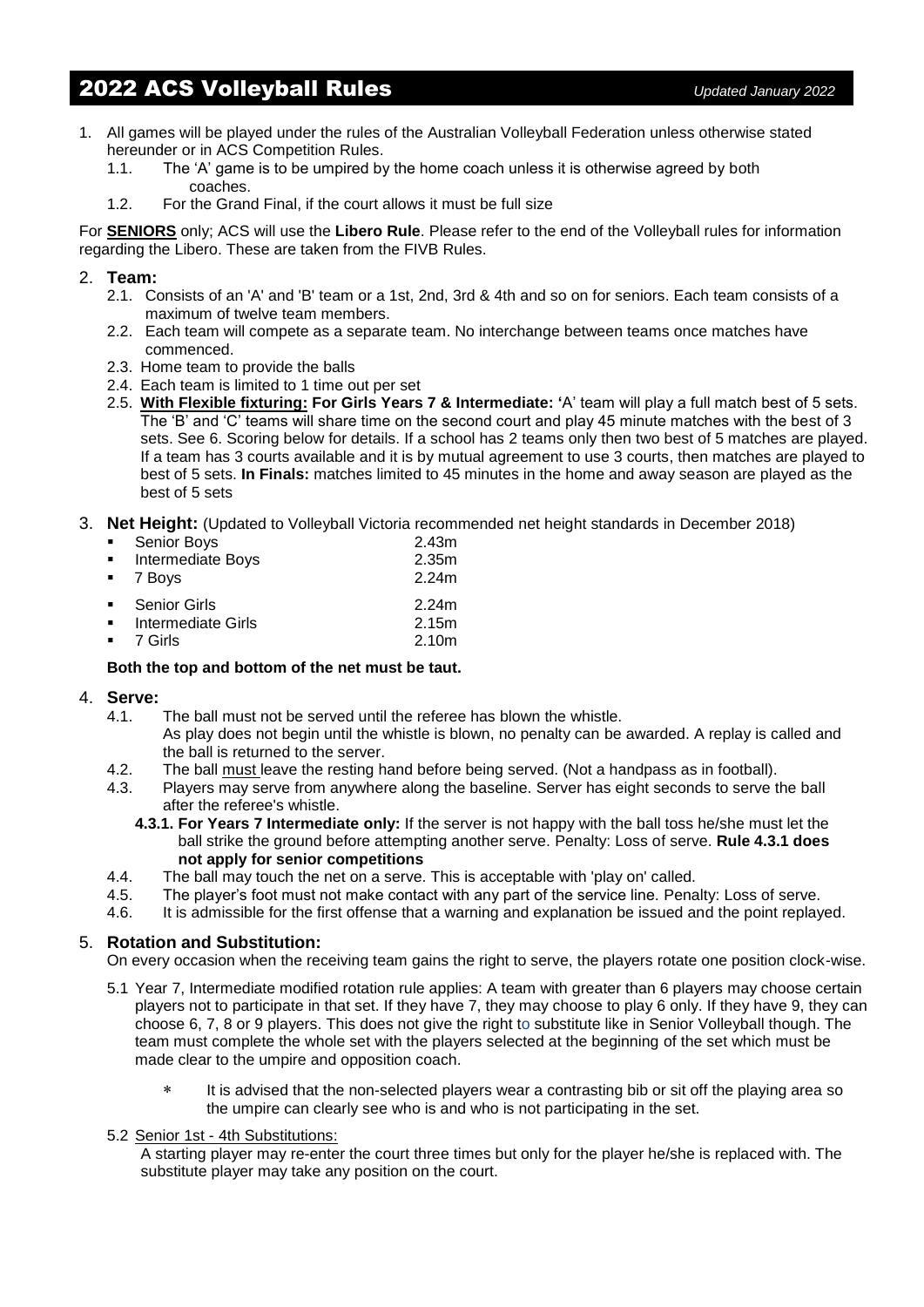# 6. **Scoring:**

The game is to be played best of five sets, with each being played to 25 rally scoring points, except for the 5th set which is played to 15 points with a 2 point advantage. All sets must be won by at least 2 points, i.e. - 26/24. **Note:** Fifth set scoring is to 15 with a 2 point advantage. A 5th set must commence up until 3.50 pm and once the  $5<sup>th</sup>$  set has commenced it must be completed. No time outs during the  $5<sup>th</sup>$  set.

Result if a match is unfinished due to time expiring or light failure etc:- For a result to be declared three sets must have been completed, then the score as it stands when play ceased shall be taken as the final result. If the score is 2-2 sets all at 4.00 pm then the match will be decided on points.

Should three sets not have been completed then it is deemed a draw.

Maximum finishing time: is 4.00pm; except when the 5<sup>th</sup> set has commenced by 3.50 pm and must be completed as noted above under "Scoring".

**For Girls Years 7 and Intermediate 'B' and 'C' teams:** Is played the best of 3 sets (a match is won by the team that wins two sets) but games are limited to 45 minutes; the score after 45 minutes determines the result. In the case of a 1-1 tie, the deciding 3<sup>rd</sup> set is played to 15 points with a minimum lead of 2 points. If sets are tied after 45 minutes, it is deemed a draw.

**In Finals**: matches are played as the best of 5 sets as per scoring under Rule 6. Above.

# 7. **Contact with ball:**

The ball may strike any part of the body cleanly. In other words, the ball should not be carried or hit with an open flat hand. Referees may need to be particularly lenient in Year 7 and 8 matches.

- o On first hit of the team Referee should call catch and throws.
- o On subsequent hits Referee should call obvious double hits, catches, throws and carries.

# 8. **States of Play:**

- 8.1. **Ball in play**
	- The ball is in play from the moment of the hit of the service authorized by the first referee.
- 8.2. **Ball out of play**
	- The ball is out of play at the moment of the fault which is whistled by the referee.
- 8.3. **Ball "in"**
	- The ball is "in" when it touches the floor of the playing court, including the boundary lines.
- 8.4. **Ball "out"**

The ball is out when:<br>8.1.1 The part of t

- The part of the ball that touches the floor is completely outside the boundary lines
- 8.1.2 It touches an object outside the court, the ceiling or a person out of play
- 8.1.3 It touches the antennae or post
- 8.1.4 It crosses completely the lower space under the net

## 9. **Replay of point**:

- 9.1. If a foreign object enters the court such as a ball from an adjacent court, a replay is to be signalled immediately
- 9.2. If the ball makes contact with a body deemed to be interfering above the "Playing area".

## 10. **Forfeits**:

A team may play with a minimum of four players. Anything less constitutes a forfeit.

## 11. **Uniform:**

- 11.1. All players must wear the accepted sports uniform of their school.
- 11.2. All players should be uniformly dressed.

## 12. **Courtesy and Safety:**

- The ball is to returned to the serving side by rolling the ball under the net.
- No-one is to be allowed to stand or walk across the back or end of court. This may lead to distraction of the opposing team.
- No player is permitted to wear objects which may cause injury (i.e. watches, bracelets etc). Players may wear glasses or lenses at their own risk.

## 13. **Role of Captain:**

When the ball is out of play only the team captain is authorised to speak to the referee

- 13.1. To ask clarification of a decision:
	- 13.1.1. To change all or part of the equipment
	- 13.1.2. To check the floor, net, the Ball etc
	- 13.1.3. To verify positions of the teams
	- 13.1.4. To request Time-outs and substitutions
- 13.2. At the conclusion of the match the team captains should thank the referee.